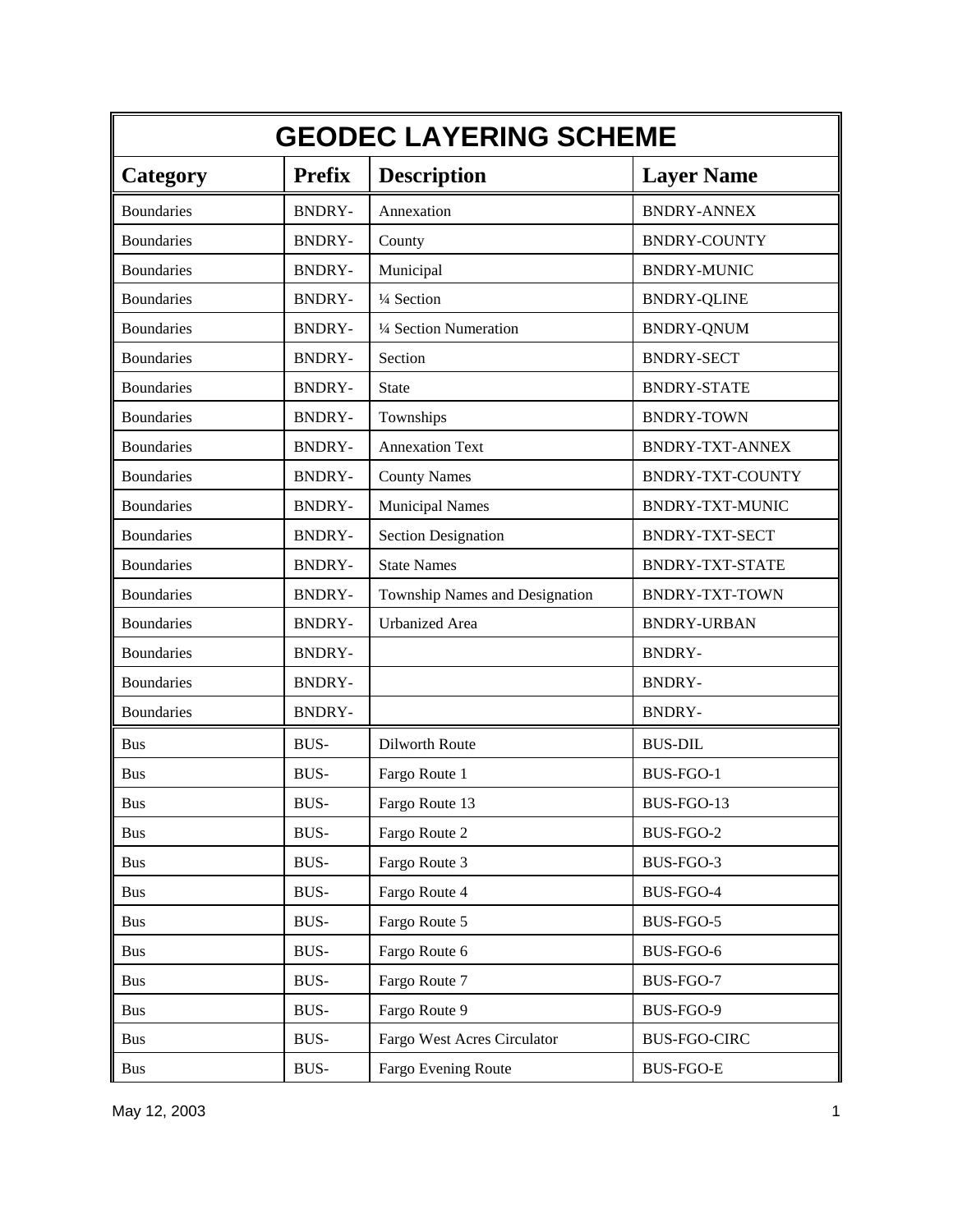|                 | <b>GEODEC LAYERING SCHEME</b> |                                         |                       |  |  |
|-----------------|-------------------------------|-----------------------------------------|-----------------------|--|--|
| <b>Category</b> | <b>Prefix</b>                 | <b>Description</b><br><b>Layer Name</b> |                       |  |  |
| <b>Bus</b>      | <b>BUS-</b>                   | Fargo Sunday Route                      | <b>BUS-FGO-S</b>      |  |  |
| <b>Bus</b>      | <b>BUS-</b>                   | Moorhead Route 1                        | <b>BUS-MHD-1</b>      |  |  |
| <b>Bus</b>      | <b>BUS-</b>                   | Moorhead Route 2                        | <b>BUS-MHD-2</b>      |  |  |
| <b>Bus</b>      | <b>BUS-</b>                   | Moorhead Route 3                        | <b>BUS-MHD-3</b>      |  |  |
| <b>Bus</b>      | <b>BUS-</b>                   | Moorhead Route 4                        | <b>BUS-MHD-4</b>      |  |  |
| <b>Bus</b>      | <b>BUS-</b>                   | Moorhead Route 5                        | <b>BUS-MHD-5</b>      |  |  |
| <b>Bus</b>      | <b>BUS-</b>                   | Moorhead Route 6                        | <b>BUS-MHD-6</b>      |  |  |
| <b>Bus</b>      | <b>BUS-</b>                   | Moorhead Evening Route - North          | <b>BUS-MHD-N</b>      |  |  |
| <b>Bus</b>      | <b>BUS-</b>                   | Moorhead Evening Route - South          | <b>BUS-MHD-S</b>      |  |  |
| <b>Bus</b>      | BUS-                          | West Fargo Route                        | <b>BUS-WF</b>         |  |  |
| <b>Bus</b>      | <b>BUS-</b>                   |                                         | <b>BUS-</b>           |  |  |
| <b>Bus</b>      | <b>BUS-</b>                   |                                         | <b>BUS-</b>           |  |  |
| <b>Bus</b>      | <b>BUS-</b>                   |                                         | <b>BUS-</b>           |  |  |
| Census          | <b>CENSUS-</b>                | <b>Census Blocks</b>                    | <b>CENSUS-BLK</b>     |  |  |
| Census          | CENSUS-                       | <b>Census Block Numbers</b>             | <b>CENSUS-BLK-TXT</b> |  |  |
| Census          | CENSUS-                       | <b>Census Tracts</b>                    | <b>CENSUS-TRACT</b>   |  |  |
| Census          | <b>CENSUS-</b>                | <b>Census Tract Numbers</b>             | CENSUS-TRACT-TXT      |  |  |
| Census          | <b>CENSUS-</b>                |                                         | <b>CENSUS-</b>        |  |  |
| Census          | <b>CENSUS-</b>                |                                         | <b>CENSUS-</b>        |  |  |
| Census          | <b>CENSUS-</b>                |                                         | <b>CENSUS-</b>        |  |  |
| Hydrology       | HYDRO-                        | Creeks                                  | HYDRO-CREEK           |  |  |
| Hydrology       | HYDRO-                        | Dams                                    | HYDRO-DAM             |  |  |
| Hydrology       | HYDRO-                        | <b>Drainage Ditches</b>                 | HYDRO-DRAIN           |  |  |
| Hydrology       | HYDRO-                        | 100 Year Flood Plains                   | HYDRO-FLOOD100        |  |  |
| Hydrology       | HYDRO-                        | 500 Year Flood Plains                   | HYDRO-FLOOD500        |  |  |
| Hydrology       | HYDRO-                        | Lagoons                                 | HYDRO-LAGOON          |  |  |
| Hydrology       | HYDRO-                        | Ponds                                   | <b>HYDRO-POND</b>     |  |  |
| Hydrology       | HYDRO-                        | Rivers                                  | <b>HYDRO-RIVER</b>    |  |  |
| Hydrology       | HYDRO-                        | <b>Streams</b>                          | HYDRO-STREAM          |  |  |
|                 |                               |                                         |                       |  |  |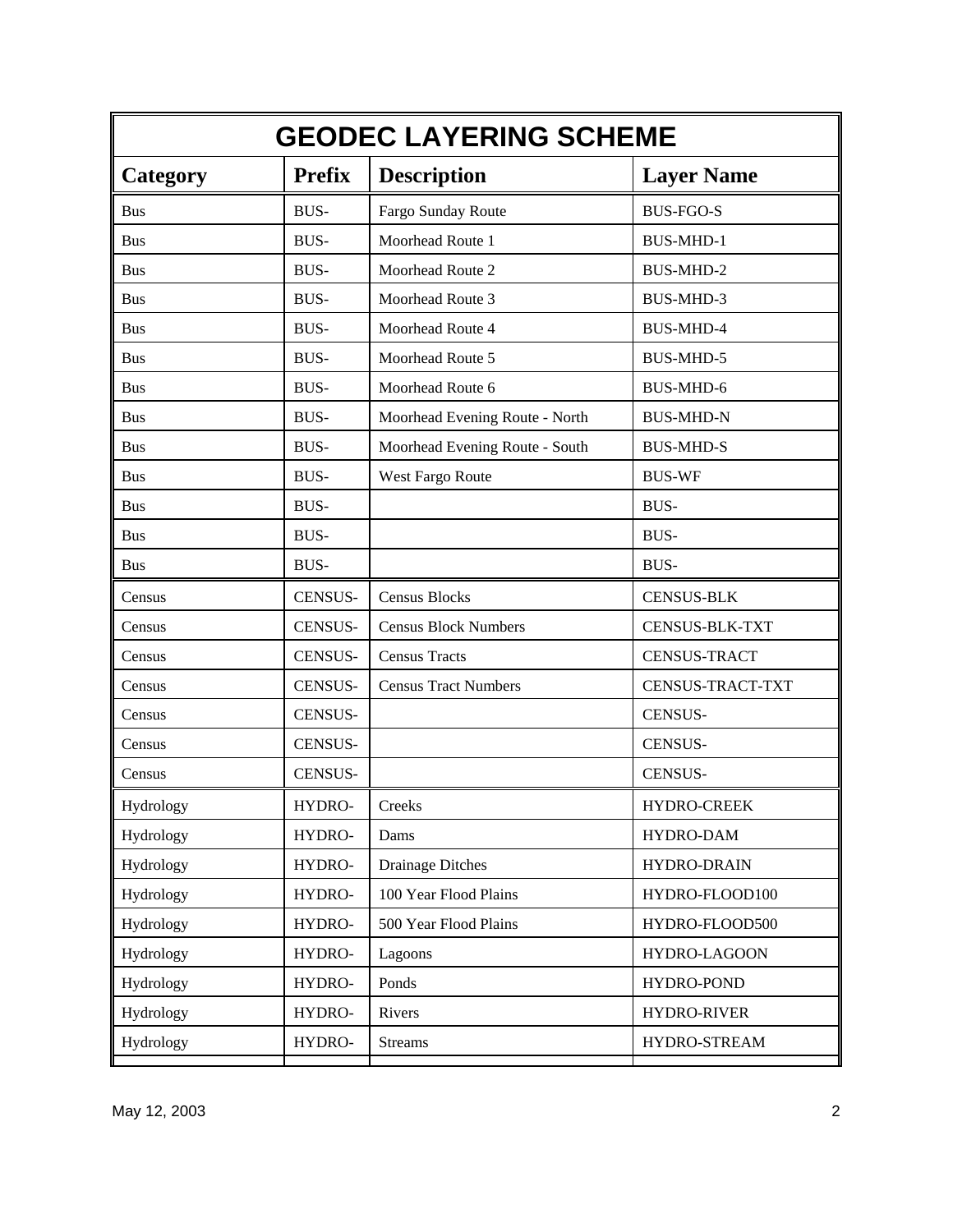| <b>GEODEC LAYERING SCHEME</b> |               |                                   |                        |
|-------------------------------|---------------|-----------------------------------|------------------------|
| <b>Category</b>               | <b>Prefix</b> | <b>Description</b>                | <b>Layer Name</b>      |
| Hydrology                     | HYDRO-        | <b>Creek Text</b>                 | <b>HYDRO-TXT-CREEK</b> |
| Hydrology                     | HYDRO-        | Drainage Ditch Designation Text   | HYDRO-TXT-DRAIN        |
| Hydrology                     | HYDRO-        | Flood Plain Text                  | HYDRO-TXT-FLOOD        |
| Hydrology                     | HYDRO-        | Lagoon Text                       | HYDRO-TXT-LAGOON       |
| Hydrology                     | HYDRO-        | Pond Text                         | HYDRO-TXT-POND         |
| Hydrology                     | HYDRO-        | <b>River Text</b>                 | HYDRO-TXT-RIVER        |
| Hydrology                     | HYDRO-        | <b>Stream Text</b>                | HYDRO-TXT-STREAM       |
| Hydrology                     | HYDRO-        | <b>Wetland Names</b>              | HYDRO-TXT-WETLND       |
| Hydrology                     | HYDRO-        | Wetlands                          | <b>HYDRO-WETLND</b>    |
| Hydrology                     | HYDRO-        |                                   | HYDRO-                 |
| Hydrology                     | HYDRO-        |                                   | HYDRO-                 |
| Hydrology                     | HYDRO-        |                                   | HYDRO-                 |
| Miscellaneous                 | MISC-         | Cemeteries                        | MISC-CEM               |
| Miscellaneous                 | MISC-         | Cemetery Text                     | MISC-CEM-TXT           |
| Miscellaneous                 | MISC-         | Churches                          | MISC-CHURCH            |
| Miscellaneous                 | MISC-         | <b>Public Landfills</b>           | MISC-LANDFL            |
| Miscellaneous                 | MISC-         | <b>Public Landfill Names</b>      | MISC-LANDFL-TXT        |
| Miscellaneous                 | MISC-         | Parks                             | MISC-PARK              |
| Miscellaneous                 | MISC-         | Parks Names                       | MISC-PARK-TXT          |
| Miscellaneous                 | MISC-         | Points of Interest                | MISC-POI               |
| Miscellaneous                 | MISC-         | Points of Interest Text           | MISC-POI-TXT           |
| Miscellaneous                 | MISC-         |                                   | MISC-                  |
| Miscellaneous                 | MISC-         |                                   | MISC-                  |
| Miscellaneous                 | MISC-         |                                   | MISC-                  |
| Monumentation                 | MON-          | <b>Bench Marks</b>                | MON-BENCH              |
| Monumentation                 | MON-          | <b>Ground Control Coordinates</b> | <b>MON-GCONTROL</b>    |
| Monumentation                 | MON-          | <b>Ground Control Text</b>        | MON-GCONTROL-TXT       |
| Monumentation                 | MON-          | State Plane Grid                  | <b>MON-GRID</b>        |
| Monumentation                 | MON-          | <b>Horizontal Control Points</b>  | MON-HCONTROL           |
| Monumentation                 | MON-          | Map References                    | MON-MAP-REF            |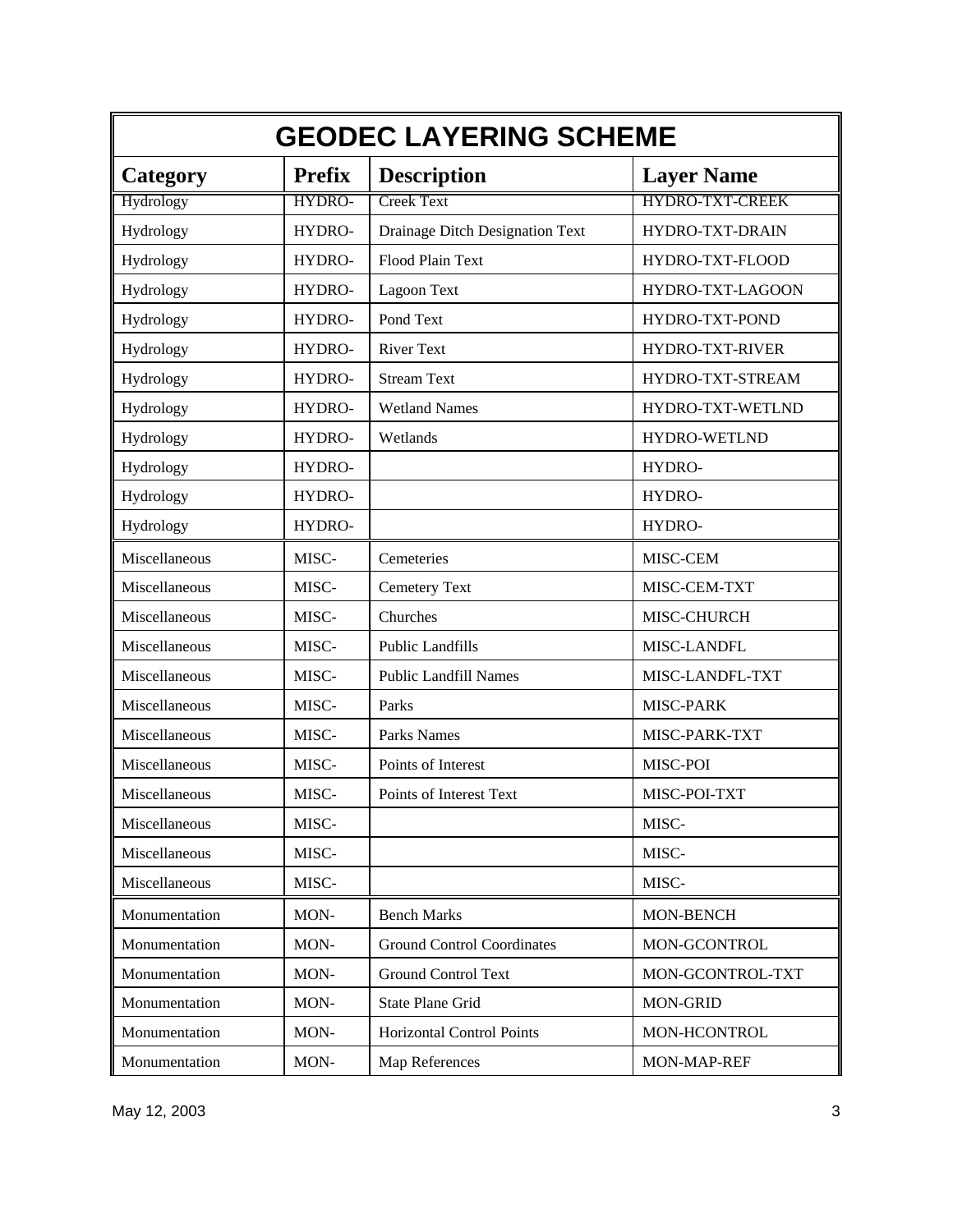| <b>GEODEC LAYERING SCHEME</b> |               |                                   |                     |
|-------------------------------|---------------|-----------------------------------|---------------------|
| <b>Category</b>               | <b>Prefix</b> | <b>Description</b>                | <b>Layer Name</b>   |
| Monumentation                 | MON-          | 1/4 Section Corners               | MON-QCORN           |
| Monumentation                 | MON-          | <b>Section Corners</b>            | <b>MON-SECTCORN</b> |
| Monumentation                 | MON-          | <b>Total Control Points</b>       | MON-TCONTROL        |
| Monumentation                 | MON-          | <b>Vertical Control Points</b>    | MON-VCONTROL        |
| Monumentation                 | MON-          |                                   | MON-                |
| Monumentation                 | MON-          |                                   | MON-                |
| Monumentation                 | MON-          |                                   | MON-                |
| Plat Information              | PLAT-         | <b>Street Addresses</b>           | PLAT-ADD-TXT        |
| Plat Information              | PLAT-         | <b>Block Text / Block Number</b>  | PLAT-BLK-TXT        |
| Plat Information              | PLAT-         | <b>Dedication Plat Boundaries</b> | PLAT-DED            |
| Plat Information              | PLAT-         | <b>Dedication Plat Bearings</b>   | PLAT-DED-BEARS      |
| Plat Information              | PLAT-         | <b>Dedication Plat Dimensions</b> | PLAT-DED-DIMS       |
| Plat Information              | PLAT-         | Easement Right-of-Way             | <b>PLAT-EASE</b>    |
| Plat Information              | PLAT-         | <b>Easement Information</b>       | PLAT-EASE-TXT       |
| Plat Information              | PLAT-         | Lot Bearing                       | PLAT-LOT-BEAR       |
| Plat Information              | PLAT-         | Lot Curve Information             | PLAT-LOT-CURV       |
| Plat Information              | PLAT-         | Lot Dimensions                    | PLAT-LOT-DIM        |
| Plat Information              | PLAT-         | Lot Lines                         | PLAT-LOT-LINE       |
| Plat Information              | PLAT-         | Lot Numbers                       | PLAT-LOT-TXT        |
| Plat Information              | PLAT-         | Original Lot Bearing              | PLAT-ORIG-BEAR      |
| <b>Plat Information</b>       | PLAT-         | Original Lot Curve Information    | PLAT-ORIG-CURV      |
| Plat Information              | PLAT-         | Original Lot Dimensions           | PLAT-ORIG-DIM       |
| Plat Information              | PLAT-         | Original Lot Lines                | PLAT-ORIG-LINE      |
| Plat Information              | PLAT-         | <b>Original Lot Numbers</b>       | PLAT-ORIG-TXT       |
| Plat Information              | PLAT-         | Parcel Bearing                    | PLAT-PAR-BEAR       |
| Plat Information              | PLAT-         | Parcel Curve Information          | PLAT-PAR-CURV       |
| Plat Information              | PLAT-         | <b>Parcel Dimension</b>           | PLAT-PAR-DIM        |
| Plat Information              | PLAT-         | Parcel Number                     | PLAT-PAR-ID         |
| Plat Information              | PLAT-         | Parcel Line                       | PLAT-PAR-LINE       |
| Plat Information              | PLAT-         | Parcel Text / Information         | PLAT-PAR-TXT        |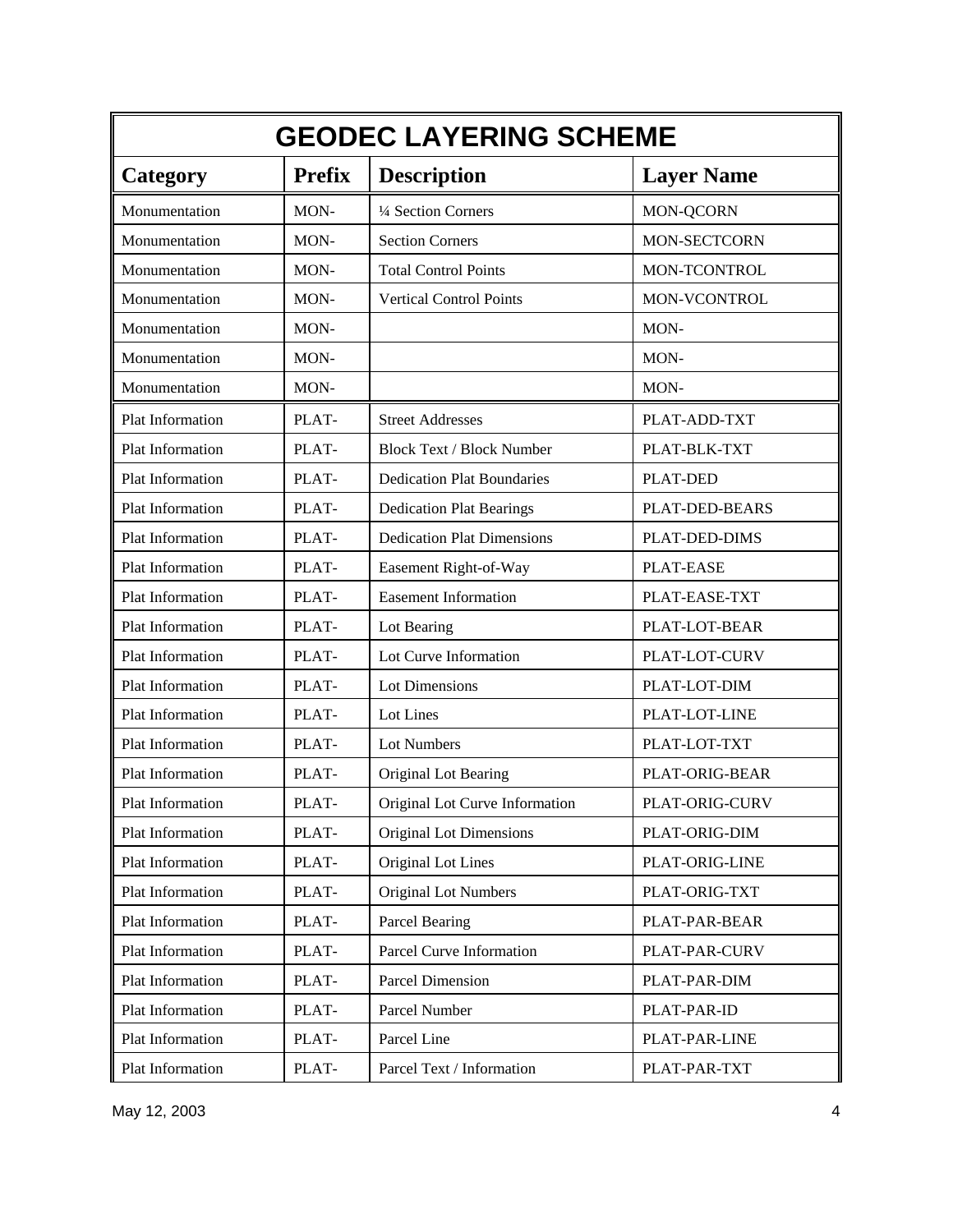|                      | <b>GEODEC LAYERING SCHEME</b> |                                                  |                   |  |
|----------------------|-------------------------------|--------------------------------------------------|-------------------|--|
| Category             | <b>Prefix</b>                 | <b>Description</b>                               | <b>Layer Name</b> |  |
| Plat Information     | PLAT-                         | Subdivision Boundary<br><b>Addition Boundary</b> | <b>PLAT-SUB</b>   |  |
| Plat Information     | PLAT-                         | Subdivision Name / Addition Name                 | PLAT-SUB-TXT      |  |
| Plat Information     | PLAT-                         | Vacations                                        | PLAT-VAC          |  |
| Plat Information     | PLAT-                         |                                                  | PLAT-             |  |
| Plat Information     | PLAT-                         |                                                  | PLAT-             |  |
| Plat Information     | PLAT-                         |                                                  | PLAT-             |  |
| Presentation         | PRE-                          | Copyright Information                            | PRE-COPYRITE      |  |
| Presentation         | PRE-                          | Map Legend                                       | PRE-LEGEND        |  |
| Presentation         | PRE-                          | Map Scale Bar                                    | PRE-LEGEND-SCALE  |  |
| Presentation         | PRE-                          | Plot Information                                 | PRE-PLOT          |  |
| Presentation         | PRE-                          |                                                  | PRE-              |  |
| Presentation         | PRE-                          |                                                  | PRE-              |  |
| Presentation         | PRE-                          |                                                  | PRE-              |  |
| Railroads            | RR-                           | <b>Bridges</b>                                   | <b>RR-BRIDGE</b>  |  |
| Railroads            | RR-                           | <b>Railroad Tracks</b>                           | <b>RR-TRACK</b>   |  |
| Railroads            | RR-                           | <b>Railroad Names</b>                            | RR-TXT            |  |
| Railroads            | RR-                           |                                                  | RR-               |  |
| Railroads            | RR-                           |                                                  | RR-               |  |
| Railroads            | RR-                           |                                                  | RR-               |  |
| <b>Right of Ways</b> | ROW-                          | <b>County Roads</b>                              | <b>ROW-CNTY</b>   |  |
| <b>Right of Ways</b> | ROW-                          | Collectors                                       | ROW-COLL          |  |
| <b>Right of Ways</b> | ROW-                          | Ditches                                          | <b>ROW-DRAIN</b>  |  |
| <b>Right of Ways</b> | ROW-                          | <b>City Streets</b>                              | ROW-LOCAL         |  |
| <b>Right of Ways</b> | ROW-                          | Minor Arterial                                   | <b>ROW-MINR</b>   |  |
| <b>Right of Ways</b> | ROW-                          | Principal Arterial                               | <b>ROW-PRIN</b>   |  |
| <b>Right of Ways</b> | ROW-                          | Railroads                                        | <b>ROW-RR</b>     |  |
| Right of Ways        | ROW-                          | <b>Township Roads</b>                            | <b>ROW-TOWN</b>   |  |
| <b>Right of Ways</b> | ROW-                          |                                                  | ROW-              |  |
| <b>Right of Ways</b> | ROW-                          |                                                  | ROW-              |  |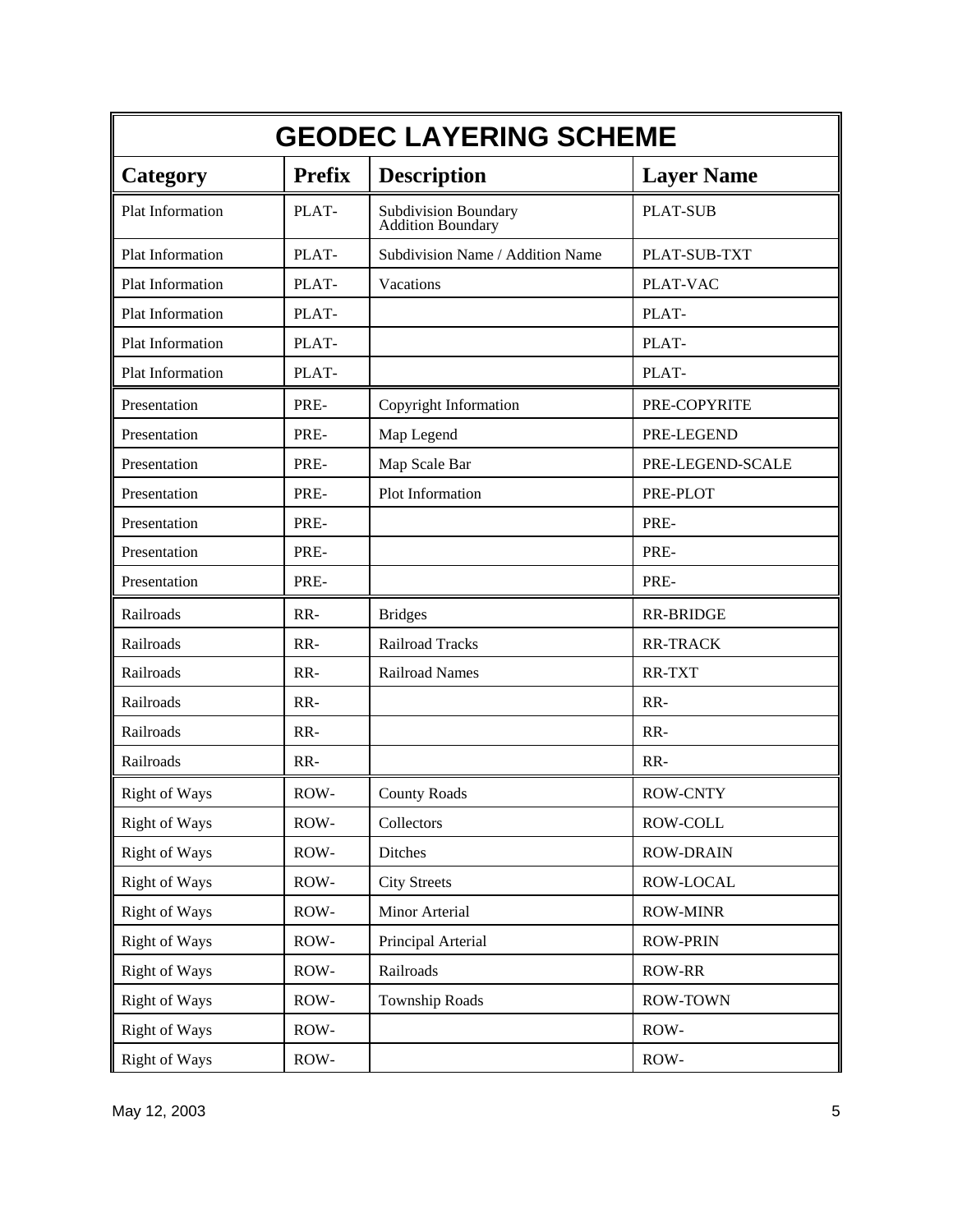| <b>GEODEC LAYERING SCHEME</b> |               |                                   |                      |
|-------------------------------|---------------|-----------------------------------|----------------------|
| Category                      | <b>Prefix</b> | <b>Description</b>                | <b>Layer Name</b>    |
| <b>Right of Ways</b>          | ROW-          |                                   | ROW-                 |
| Roads                         | ROAD-         | <b>Asphalt Alley</b>              | ROAD-ALLEY-ASPH      |
| Roads                         | ROAD-         | <b>Concrete Alley</b>             | ROAD-ALLEY-CONC      |
| Roads                         | ROAD-         | <b>Unpaved Alley</b>              | ROAD-ALLEY-UNPAVED   |
| Roads                         | ROAD-         | <b>Asphalt Surfaced Road</b>      | <b>ROAD-ASPH</b>     |
| Roads                         | ROAD-         | <b>Bridges</b>                    | <b>ROAD-BRIDGE</b>   |
| Roads                         | ROAD-         | Alley Centerline                  | ROAD-CL-ALLEY        |
| Roads                         | ROAD-         | <b>County Road Centerline</b>     | ROAD-CL-CNTY         |
| Roads                         | ROAD-         | <b>Collector Centerline</b>       | ROAD-CL-COLL         |
| Roads                         | ROAD-         | <b>City Street Centerline</b>     | ROAD-CL-LOCAL        |
| Roads                         | ROAD-         | Minor Arterial Centerline         | <b>ROAD-CL-MINR</b>  |
| Roads                         | ROAD-         | National Highway System Routes    | <b>ROAD-CL-NHS</b>   |
| Roads                         | ROAD-         | Principal Arterial Centerline     | ROAD-CL-PRIN         |
| Roads                         | ROAD-         | Township Road Centerline          | ROAD-CL-TOWN         |
| Roads                         | ROAD-         | <b>Concrete Surfaced Road</b>     | ROAD-CONC            |
| Roads                         | ROAD-         | Curb & Gutter / Pavement Section  | <b>ROAD-CURB</b>     |
| Roads                         | ROAD-         | <b>Bridge Designations</b>        | ROAD-TXT-BRIDGE      |
| Roads                         | ROAD-         | <b>County Road Names</b>          | ROAD-TXT-CNTY        |
| Roads                         | ROAD-         | <b>Collector Names</b>            | ROAD-TXT-COLL        |
| Roads                         | ROAD-         | <b>City Street Names</b>          | ROAD-TXT-LOCAL       |
| Roads                         | ROAD-         | Minor Arterial Names              | <b>ROAD-TXT-MINR</b> |
| Roads                         | ROAD-         | National Highway System Text      | ROAD-TXT-NHS         |
| Roads                         | ROAD-         | Principal Arterial Names          | ROAD-TXT-PRIN        |
| Roads                         | ROAD-         | <b>Township Road Names</b>        | ROAD-TXT-TOWN        |
| Roads                         | ROAD-         | <b>Unpaved Road</b>               | <b>ROAD-UNPAV</b>    |
| Roads                         | ROAD-         |                                   | ROAD-                |
| Roads                         | ROAD-         |                                   | ROAD-                |
| Roads                         | ROAD-         |                                   | ROAD-                |
| School                        | SCH-          | <b>School District Boundaries</b> | <b>SCH-DIST</b>      |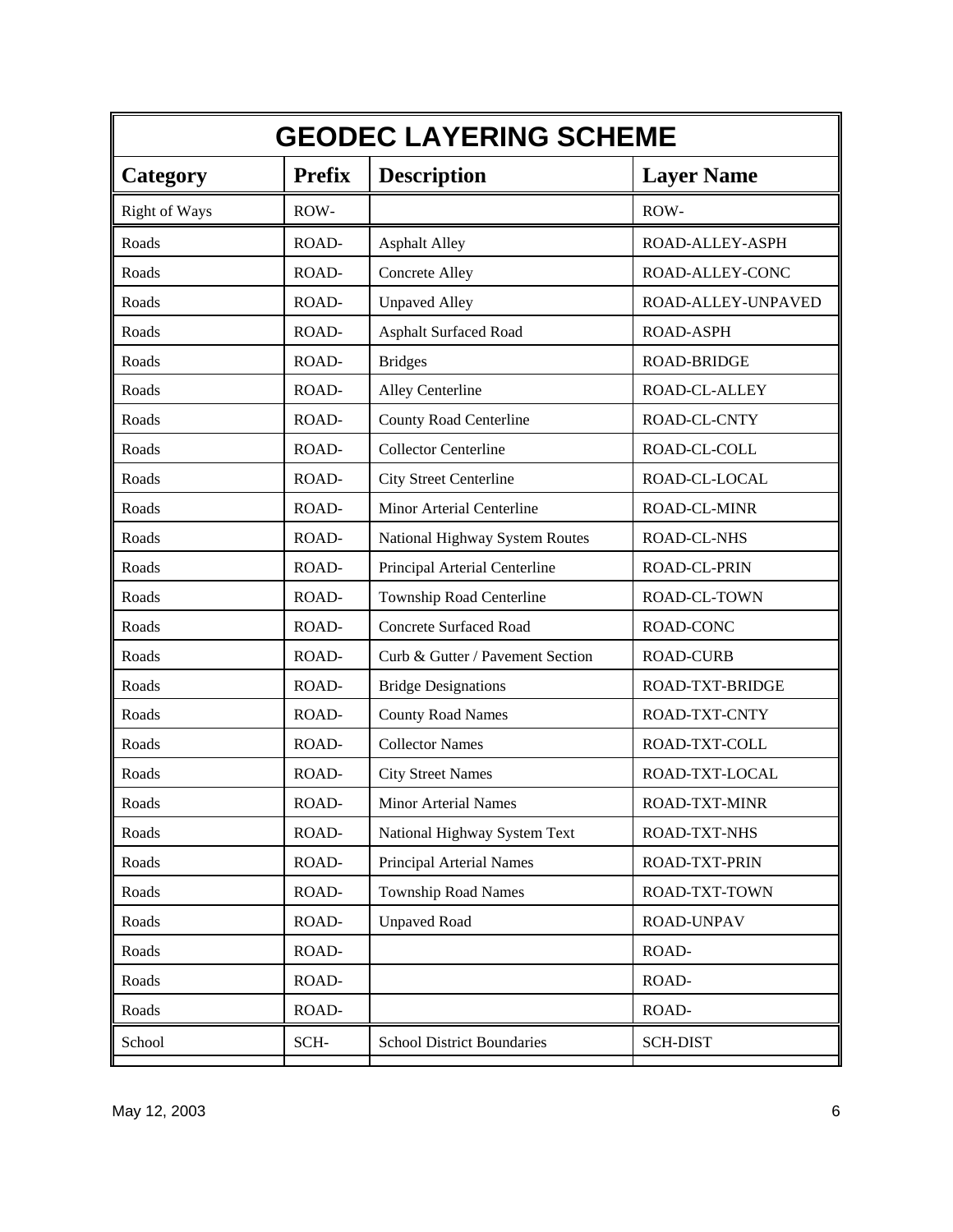| <b>GEODEC LAYERING SCHEME</b> |               |                                  |                     |
|-------------------------------|---------------|----------------------------------|---------------------|
| <b>Category</b>               | <b>Prefix</b> | <b>Description</b>               | <b>Layer Name</b>   |
| School                        | SCH-          | <b>School District Names</b>     | <b>SCH-DIST-TXT</b> |
| School                        | SCH-          | Schools                          | <b>SCH-SITE</b>     |
| School                        | SCH-          | <b>School Names</b>              | <b>SCH-SITE-TXT</b> |
| School                        | SCH-          |                                  | SCH-                |
| School                        | SCH-          |                                  | SCH-                |
| School                        | SCH-          |                                  | SCH-                |
| <b>Structures</b>             | STRUC-        | <b>Buildings</b>                 | STRUC-BLDG          |
| Structures                    | STRUC-        | <b>Building Text</b>             | STRUC-BLDG-TXT      |
| <b>Structures</b>             | STRUC-        | Radio Towers                     | <b>STRUC-TOWER</b>  |
| <b>Structures</b>             | STRUC-        |                                  | STRUC-              |
| <b>Structures</b>             | STRUC-        |                                  | STRUC-              |
| Structures                    | STRUC-        |                                  | STRUC-              |
| Topography                    | TOPO-         | <b>Contour Elevation Label</b>   | TOPO-CONT-TXT       |
| Topography                    | TOPO-         | Fences                           | <b>TOPO-FENCE</b>   |
| Topography                    | TOPO-         | Approximate Index Contour        | TOPO-INDAPPROX      |
| Topography                    | TOPO-         | <b>Index Contour</b>             | TOPO-INDCONT        |
| Topography                    | TOPO-         | Approximate Intermediate Contour | TOPO-INTAPPROX      |
| Topography                    | TOPO-         | <b>Intermediate Contour</b>      | TOPO-INTCONT        |
| Topography                    | TOPO-         | Plan Data                        | <b>TOPO-PLAN</b>    |
| Topography                    | TOPO-         | Spot Elevation Symbol            | TOPO-SPOT           |
| Topography                    | TOPO-         | Vegetation                       | <b>TOPO-VEG</b>     |
| Topography                    | TOPO-         | Walls                            | TOPO-WALL           |
| Topography                    | TOPO-         |                                  | TOPO-               |
| Topography                    | TOPO-         |                                  | TOPO-               |
| Topography                    | TOPO-         |                                  | TOPO-               |
| Traffic Info                  | TRAF-         | <b>Accident Nodes</b>            | TRAF-ACCIDENT       |
| Traffic Info                  | TRAF-         | <b>Traffic Volumes</b>           | TRAF-COUNT          |
| Traffic Info                  | TRAF-         | <b>Screen Lines</b>              | <b>TRAF-SCREEN</b>  |
| Traffic Info                  | TRAF-         | Signs                            | <b>TRAF-SIGN</b>    |
| Traffic Info                  | TRAF-         | <b>Traffic Analysis Zones</b>    | TRAF-TAZ            |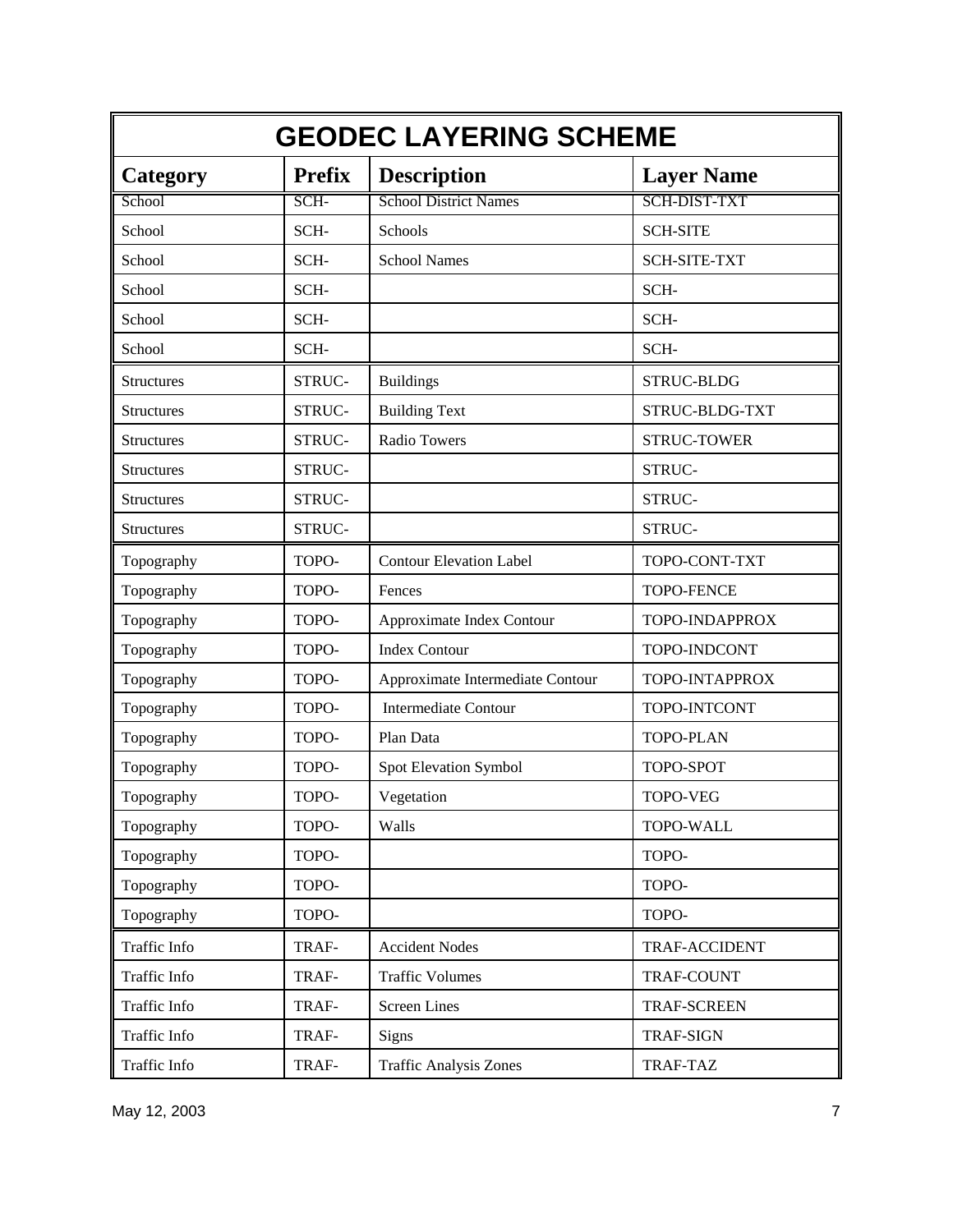| <b>GEODEC LAYERING SCHEME</b>    |               |                                         |                   |  |  |
|----------------------------------|---------------|-----------------------------------------|-------------------|--|--|
| Category                         | <b>Prefix</b> | <b>Description</b><br><b>Layer Name</b> |                   |  |  |
| Traffic Info                     | TRAF-         | <b>Traffic Analysis Zone Numbers</b>    | TRAF-TAZ-TXT      |  |  |
| Traffic Info                     | TRAF-         |                                         | TRAF-             |  |  |
| Traffic Info                     | TRAF-         |                                         | TRAF-             |  |  |
| Traffic Info                     | TRAF-         |                                         | TRAF-             |  |  |
| <b>Transportation Facilities</b> | TRAN-         | Airports                                | <b>TRAN-AIRP</b>  |  |  |
| <b>Transportation Facilities</b> | TRAN-         | <b>Airport Names</b>                    | TRAN-AIRP-TXT     |  |  |
| <b>Transportation Facilities</b> | TRAN-         | <b>Bike Path</b>                        | TRAN-BIKE-C1      |  |  |
| <b>Transportation Facilities</b> | TRAN-         | <b>Bike Lane</b>                        | TRAN-BIKE-C2      |  |  |
| <b>Transportation Facilities</b> | TRAN-         | <b>Bike Route</b>                       | TRAN-BIKE-C3      |  |  |
| <b>Transportation Facilities</b> | TRAN-         | Driveway Centerline                     | TRAN-DRWY-CL      |  |  |
| <b>Transportation Facilities</b> | TRAN-         | Driveway Surface Type Concrete          | TRAN-DRWY-CONC    |  |  |
| <b>Transportation Facilities</b> | TRAN-         | Driveway Surface Type Asphalt           | TRAN-DRWY-ASPH    |  |  |
| <b>Transportation Facilities</b> | TRAN-         | Driveway Surface Type Unpaved           | TRAN-DRWY-UNPAV   |  |  |
| <b>Transportation Facilities</b> | TRAN-         | Sidewalks                               | <b>TRAN-SW</b>    |  |  |
| <b>Transportation Facilities</b> | TRAN-         |                                         | TRAN-             |  |  |
| <b>Transportation Facilities</b> | TRAN-         |                                         | TRAN-             |  |  |
| <b>Transportation Facilities</b> | TRAN-         |                                         | TRAN-             |  |  |
| <b>Utilities</b>                 | UTIL-         | Electricity                             | UTIL-EL           |  |  |
| Utilities                        | UTIL-         | Overhead Electrical Line                | UTIL-EL-OH        |  |  |
| Utilities                        | UTIL-         | <b>Electrical Power Pole</b>            | UTIL-EL-OH-PP     |  |  |
| Utilities                        | UTIL-         | Underground Electrical Line             | UTIL-EL-UG        |  |  |
| <b>Utilities</b>                 | UTIL-         | <b>Underground Electrical Fixture</b>   | UTIL-EL-UG-FIXT   |  |  |
| Utilities                        | UTIL-         | <b>Underground Gas Pipe</b>             | UTIL-GAS-UG       |  |  |
| <b>Utilities</b>                 | UTIL-         | Petroleum Pipelines                     | UTIL-PIPELINE     |  |  |
| Utilities                        | UTIL-         | Petroleum Pipelines Text                | UTIL-PIPELINE-TXT |  |  |
| Utilities                        | UTIL-         | <b>Sanitary Sewer</b>                   | UTIL-SAN          |  |  |
| <b>Utilities</b>                 | UTIL-         | <b>Storm Sewer</b>                      | UTIL-STS          |  |  |
| Utilities                        | UTIL-         | Telephone                               | UTIL-TE           |  |  |
| Utilities                        | UTIL-         | Overhead Telephone Line                 | UTIL-TE-OH        |  |  |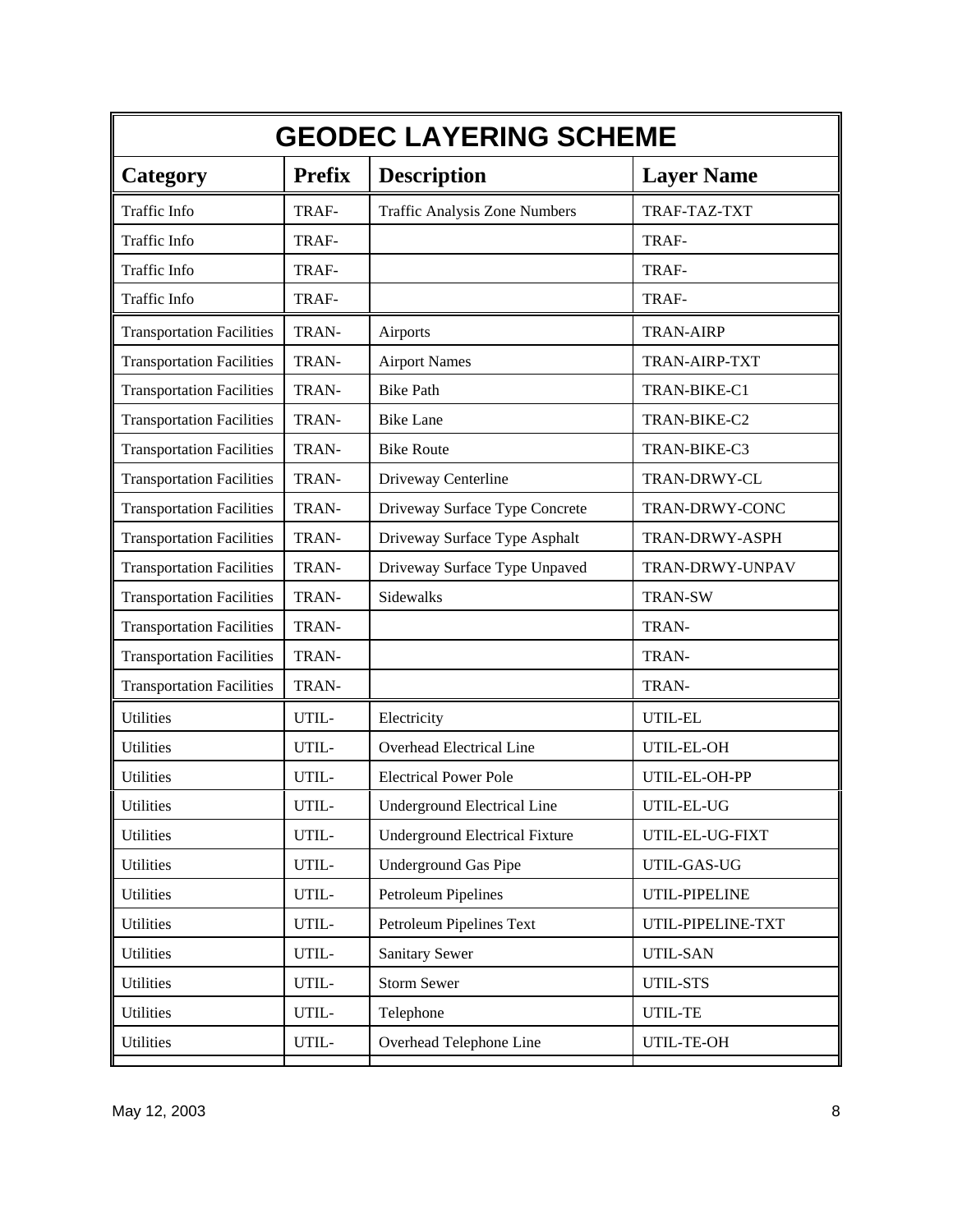|                  | <b>GEODEC LAYERING SCHEME</b> |                                           |                   |  |
|------------------|-------------------------------|-------------------------------------------|-------------------|--|
| Category         | <b>Prefix</b>                 | <b>Description</b>                        | <b>Layer Name</b> |  |
| Utilities        | UTIL-                         | Underground Telephone Cable               | UTIL-TE-UG        |  |
| <b>Utilities</b> | UTIL-                         | Underground Telephone Fiber Optic<br>Line | UTIL-TE-UG-FO     |  |
| <b>Utilities</b> | UTIL-                         | Cable Television                          | UTIL-TV           |  |
| Utilities        | UTIL-                         | Overhead Cable Television Line            | UTIL-TV-OH        |  |
| <b>Utilities</b> | UTIL-                         | <b>Underground Cable Television Line</b>  | UTIL-TV-UG        |  |
| Utilities        | UTIL-                         | <b>Water Mains</b>                        | UTIL-WM           |  |
| Utilities        | UTIL-                         | Fire Hydrants                             | UTIL-WM-FIRE      |  |
| <b>Utilities</b> | UTIL-                         |                                           | UTIL-             |  |
| <b>Utilities</b> | UTIL-                         |                                           | UTIL-             |  |
| Utilities        | UTIL-                         |                                           | UTIL-             |  |
| Voting           | VOTE-                         | <b>Precinct Boundaries</b>                | <b>VOTE-PREC</b>  |  |
| Voting           | VOTE-                         | <b>Precinct Text</b>                      | VOTE-PREC-TXT     |  |
| Voting           | VOTE-                         | <b>Ward Boundaries</b>                    | <b>VOTE-WARD</b>  |  |
| Voting           | VOTE-                         | Ward Text                                 | VOTE-WARD-TXT     |  |
| Voting           | VOTE-                         |                                           | VOTE-             |  |
| Voting           | VOTE-                         |                                           | VOTE-             |  |
| Voting           | VOTE-                         |                                           | VOTE-             |  |
| Zoning           | ZONE-                         | Zoning Boundaries                         | ZONE-BNDRY        |  |
| Zoning           | ZONE-                         | <b>Zoning Districts</b>                   | ZONE-DIST         |  |
| Zoning           | ZONE-                         | <b>Zoning Text</b>                        | ZONE-TXT          |  |
| Zoning           | ZONE-                         |                                           | ZONE-             |  |
| Zoning           | ZONE-                         |                                           | ZONE-             |  |
| Zoning           | ZONE-                         |                                           | ZONE-             |  |
| 911              | $911 -$                       | 911 Addressing                            | 911-ADDRESS       |  |
| 911              | $911 -$                       | <b>Ambulance Response Zones</b>           | 911-AMBUL         |  |
| 911              | $911 -$                       | Ambulance Response Zone Text              | 911-AMBUL-TXT     |  |
| 911              | $911 -$                       | <b>Fire Department Response Zones</b>     | 911-FIRE          |  |
| 911              | $911 -$                       | Fire Department Response Zone Text        | 911-FIRE-TXT      |  |
| 911              | $911 -$                       | 911 Emergency Response Zones              | 911-ZONE          |  |
|                  |                               |                                           |                   |  |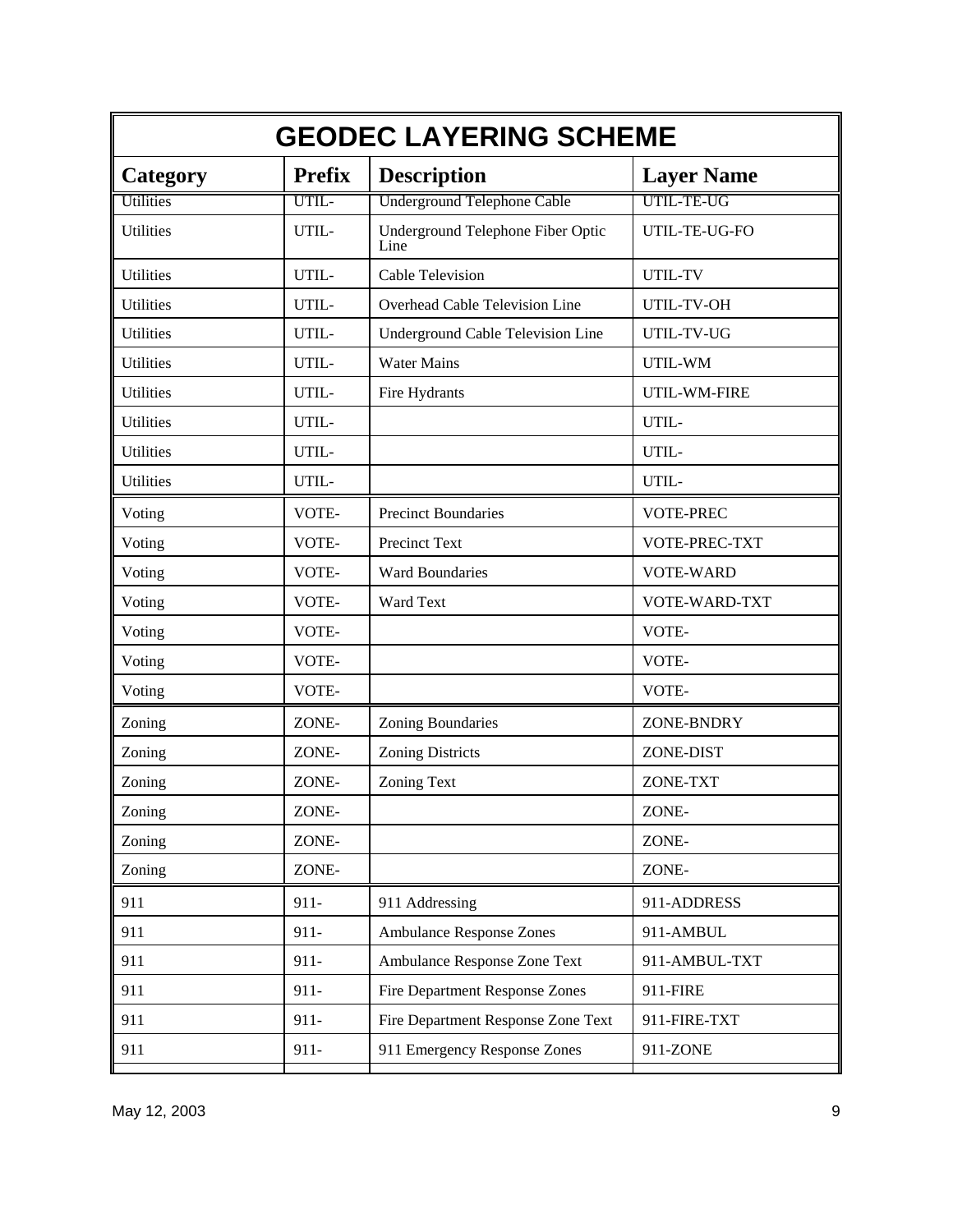| <b>GEODEC LAYERING SCHEME</b>             |               |                                                                                           |                 |  |  |  |  |
|-------------------------------------------|---------------|-------------------------------------------------------------------------------------------|-----------------|--|--|--|--|
| Category                                  | <b>Prefix</b> | <b>Layer Name</b><br><b>Description</b>                                                   |                 |  |  |  |  |
| 911                                       | $911 -$       | 911 Emergency Response Zone Text                                                          | 911-ZONE-TXT    |  |  |  |  |
| 911                                       | $911 -$       |                                                                                           | $911 -$         |  |  |  |  |
| 911                                       | $911 -$       |                                                                                           | $911 -$         |  |  |  |  |
| 911                                       | $911 -$       |                                                                                           | $911 -$         |  |  |  |  |
| Miscellaneous User<br>Defined Information | ZZ-           | Task Specific Information not Intended<br>for Circulation, Presentation and/or<br>Sharing | $ZZ$ -          |  |  |  |  |
| Miscellaneous User<br>Defined Information | ZZ-           |                                                                                           | ZZ-             |  |  |  |  |
| Miscellaneous User<br>Defined Information | $ZZ$ -        |                                                                                           | $ZZ-$           |  |  |  |  |
| Miscellaneous User<br>Defined Information | ZZ-           |                                                                                           | $Z\mathbb{Z}$ - |  |  |  |  |

## **GEODEC LAYERING SCHEME PROTOCOL**

- ) Layer names will begin with a prefix depicting the appropriate category of the information contained in that layer
- ) Layers containing primarily text or numerical information shall contain the abbreviation "TXT"
- ) Layers containing primarily centerline information may contain the abbreviation "CL"
- ) Prefixes and Suffixes will be separated by dashes "-"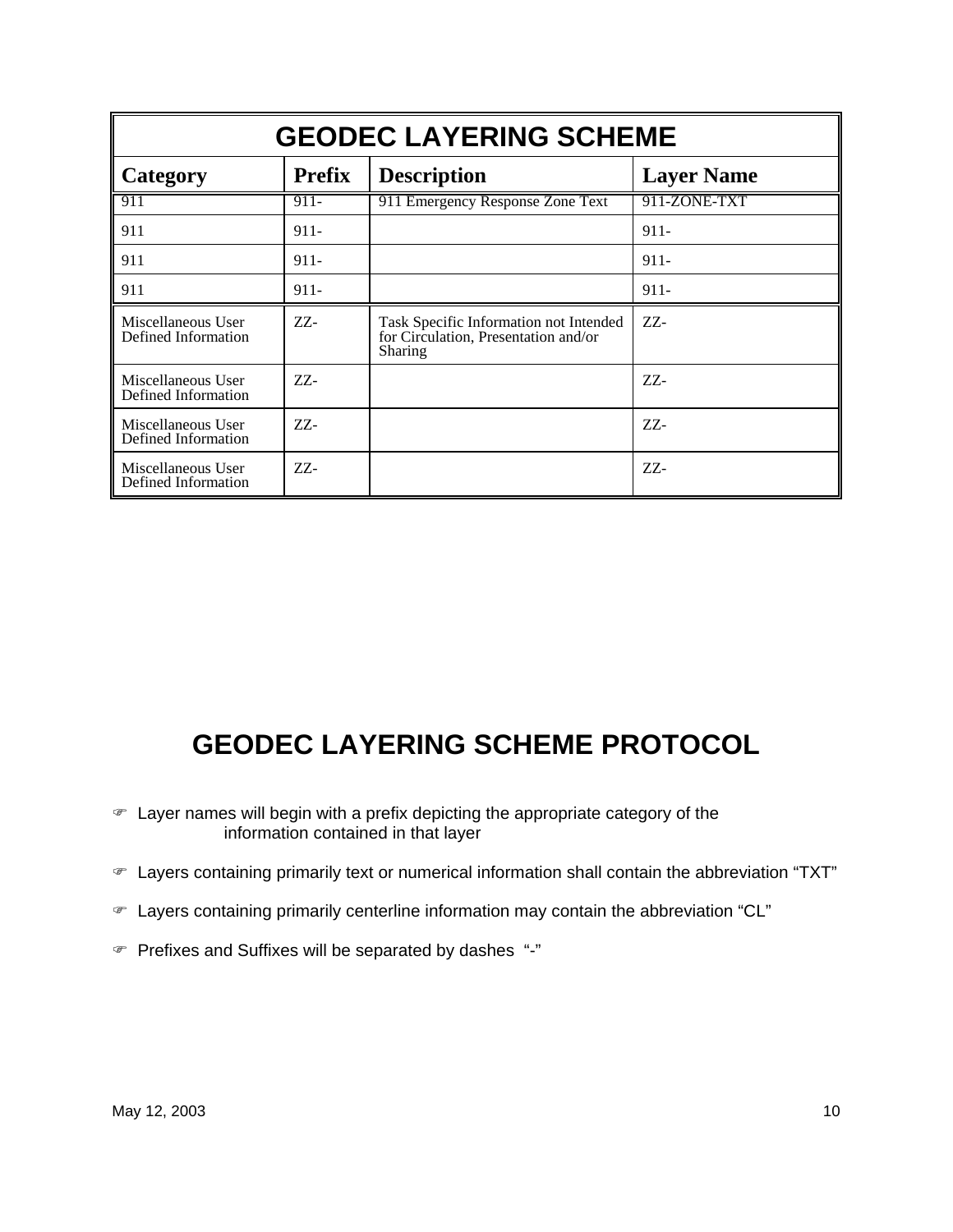## **GEODEC LAYERING SCHEME PROTOCOL**

| Category                                  | <b>Prefix</b>       | <b>Description</b>                                                                     | <b>Layer Name</b><br><b>Starts With:</b> |
|-------------------------------------------|---------------------|----------------------------------------------------------------------------------------|------------------------------------------|
| <b>Boundaries</b>                         | <b>BNDRY-</b>       | Jurisdictional Boundaries                                                              | <b>BNDRY-</b>                            |
| Census                                    | <b>CENSUS-</b>      | <b>Census Related Features</b>                                                         | <b>CENSUS-</b>                           |
| Hydrology                                 | HYDRO-              | <b>Water Features</b>                                                                  | HYDRO-                                   |
| Miscellaneous                             | MISC-               | Misc. Map Information                                                                  | MISC-                                    |
| Monumentation                             | MON-                | Control Information                                                                    | MON-                                     |
| Plat Information                          | PLAT-               | <b>Plat Related Information</b>                                                        | PLAT-                                    |
| Presentation                              | PRE-                | Presentation Information                                                               | PRE-                                     |
| Railroads                                 | RR-                 | <b>Railroad Features</b>                                                               | RR-                                      |
| Right-of-Ways                             | ROW-                | Right-of-Ways                                                                          | ROW-                                     |
| Roads                                     | ROAD-               | Roadway Center lines and Text                                                          | ROAD-                                    |
| School                                    | SCH-                | School Related Information                                                             | SCH-                                     |
| <b>Structures</b>                         | STRUC-              | <b>Structure Features</b>                                                              | STRUC-                                   |
| Topography                                | TOPO-               | Contour Information                                                                    | TOPO-                                    |
| Traffic Info                              | TRAF-               | <b>Traffic Related Information</b>                                                     | TRAF-                                    |
| Transit                                   | <b>BUS-</b>         | <b>Transit Information</b>                                                             | BUS-                                     |
| Transportation<br>Facilities              | TRAN-               | <b>Transportation Facilities</b>                                                       | TRAN-                                    |
| Utilities                                 | UTIL-               | <b>Utility Features</b>                                                                | UTIL-                                    |
| Voting                                    | VOTE-               | Voting Area Information                                                                | VOTE-                                    |
| Zoning                                    | ZONE-               | Zoning Information                                                                     | ZONE-                                    |
| 911                                       | 911-                | 911 Emergency Response Information                                                     | $911 -$                                  |
| Miscellaneous User<br>Defined Information | ZZ-                 | Task Specific Information not Intended for<br>Circulation, Presentation and/or Sharing | ZZ-                                      |
| Category                                  | <b>Abbreviation</b> | <b>Description</b>                                                                     | <b>Layer Name</b><br>Includes:           |
| Text                                      | <b>TXT</b>          | Layers containing primarily text<br>information                                        | -TXT-                                    |
| Centerline                                | CL                  | Layers containing primarily center lines                                               | $-CL-$                                   |

 $\mathcal F$  Layer names will begin with a prefix depicting the appropriate category of the information contained in that layer

) Layers containing primarily text or numerical information shall contain the abbreviation "TXT"